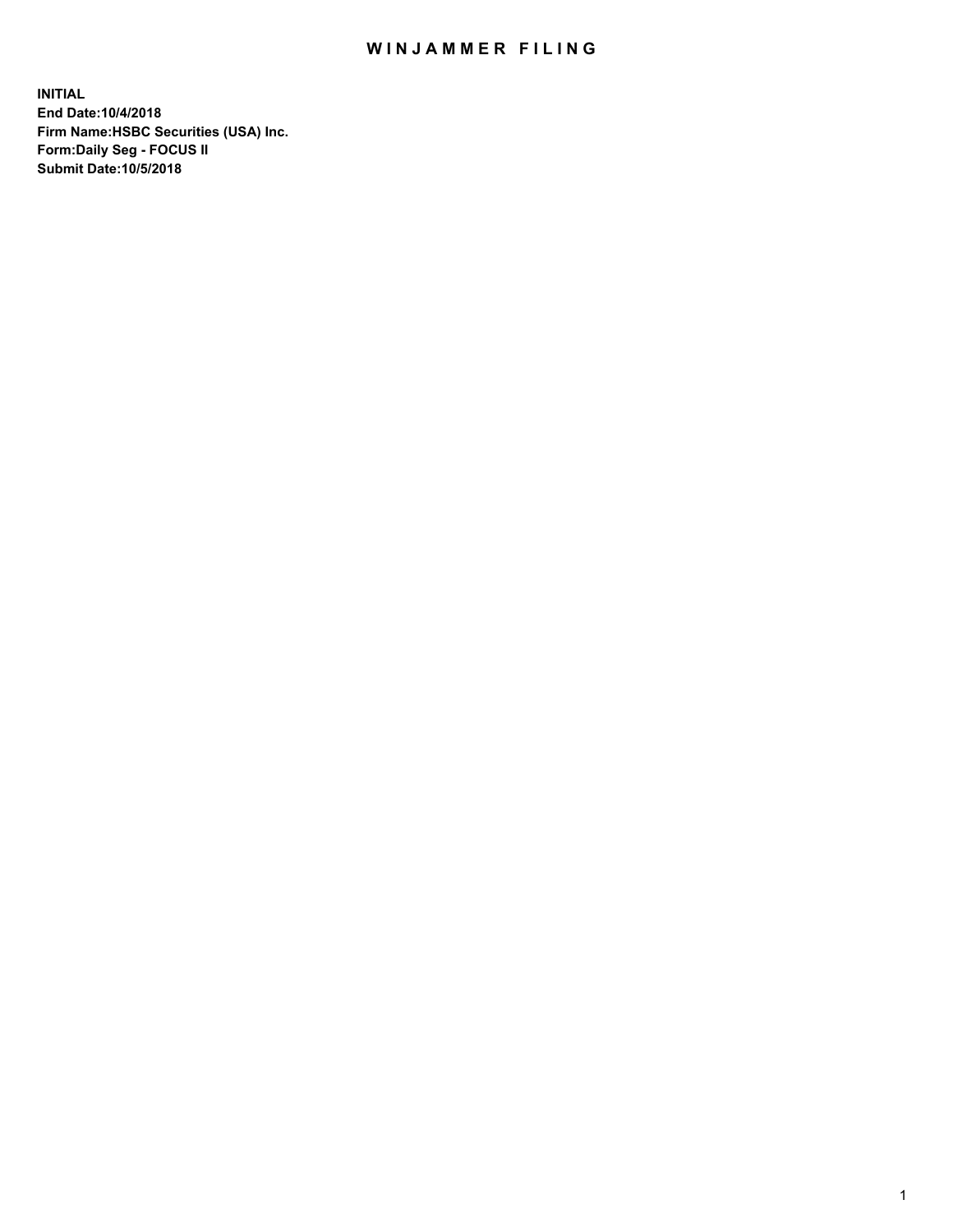**INITIAL End Date:10/4/2018 Firm Name:HSBC Securities (USA) Inc. Form:Daily Seg - FOCUS II Submit Date:10/5/2018 Daily Segregation - Cover Page**

| Name of Company                                                                                                                                                                                                                                                                                                                | <b>HSBC Securities (USA) Inc.</b>                                          |
|--------------------------------------------------------------------------------------------------------------------------------------------------------------------------------------------------------------------------------------------------------------------------------------------------------------------------------|----------------------------------------------------------------------------|
| <b>Contact Name</b>                                                                                                                                                                                                                                                                                                            | <b>Michael Vacca</b>                                                       |
| <b>Contact Phone Number</b>                                                                                                                                                                                                                                                                                                    | 212-525-7951                                                               |
| <b>Contact Email Address</b>                                                                                                                                                                                                                                                                                                   | michael.vacca@us.hsbc.com                                                  |
| FCM's Customer Segregated Funds Residual Interest Target (choose one):<br>a. Minimum dollar amount: : or<br>b. Minimum percentage of customer segregated funds required:% ; or<br>c. Dollar amount range between: and; or<br>d. Percentage range of customer segregated funds required between:% and%.                         | 109,000,000<br>$\overline{\mathbf{0}}$<br>0 <sub>0</sub><br>0 <sub>0</sub> |
| FCM's Customer Secured Amount Funds Residual Interest Target (choose one):<br>a. Minimum dollar amount: ; or<br>b. Minimum percentage of customer secured funds required:%; or<br>c. Dollar amount range between: and; or<br>d. Percentage range of customer secured funds required between:% and%.                            | 25,000,000<br>$\overline{\mathbf{0}}$<br>0 <sub>0</sub><br>0 <sub>0</sub>  |
| FCM's Cleared Swaps Customer Collateral Residual Interest Target (choose one):<br>a. Minimum dollar amount: ; or<br>b. Minimum percentage of cleared swaps customer collateral required:% ; or<br>c. Dollar amount range between: and; or<br>d. Percentage range of cleared swaps customer collateral required between:% and%. | 100,000,000<br>$\overline{\mathbf{0}}$<br>0 <sub>0</sub><br>0 <sub>0</sub> |

Attach supporting documents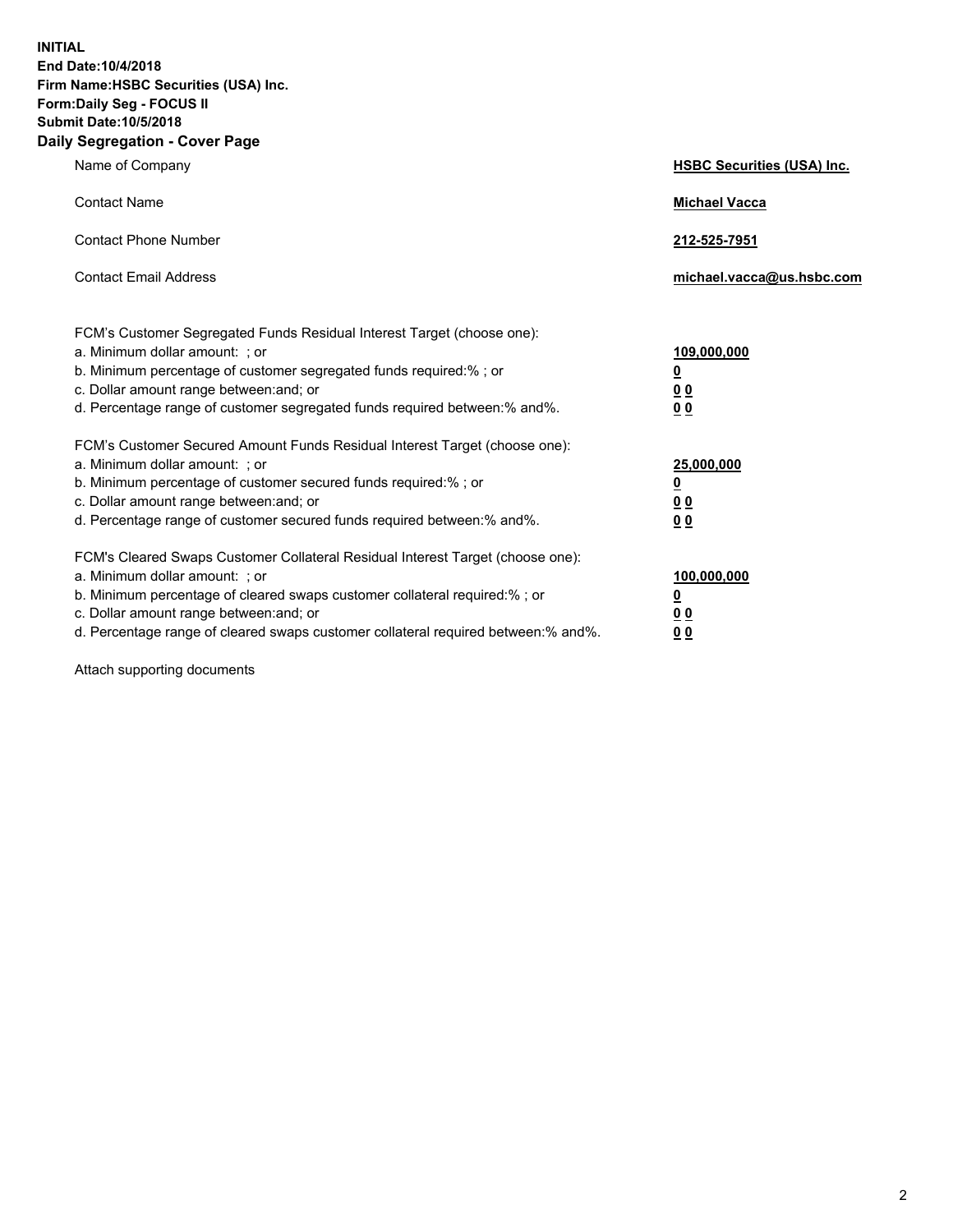**INITIAL End Date:10/4/2018 Firm Name:HSBC Securities (USA) Inc. Form:Daily Seg - FOCUS II Submit Date:10/5/2018 Daily Segregation - Secured Amounts** Foreign Futures and Foreign Options Secured Amounts Amount required to be set aside pursuant to law, rule or regulation of a foreign government or a rule of a self-regulatory organization authorized thereunder 1. Net ledger balance - Foreign Futures and Foreign Option Trading - All Customers A. Cash **114,767,512** [7315] B. Securities (at market) **85,926,116** [7317] 2. Net unrealized profit (loss) in open futures contracts traded on a foreign board of trade **-36,892,537** [7325] 3. Exchange traded options a. Market value of open option contracts purchased on a foreign board of trade **0** [7335] b. Market value of open contracts granted (sold) on a foreign board of trade **0** [7337] 4. Net equity (deficit) (add lines 1. 2. and 3.) **163,801,091** [7345] 5. Account liquidating to a deficit and account with a debit balances - gross amount **150,638** [7351] Less: amount offset by customer owned securities **-148,128** [7352] **2,510** [7354] 6. Amount required to be set aside as the secured amount - Net Liquidating Equity Method (add lines 4 and 5) 7. Greater of amount required to be set aside pursuant to foreign jurisdiction (above) or line 6. FUNDS DEPOSITED IN SEPARATE REGULATION 30.7 ACCOUNTS 1. Cash in banks A. Banks located in the United States **55,140,700** [7500] B. Other banks qualified under Regulation 30.7 **0** [7520] **55,140,700** [7530] 2. Securities A. In safekeeping with banks located in the United States **51,238,386** [7540] B. In safekeeping with other banks qualified under Regulation 30.7 **0** [7560] **51,238,386** [7570] 3. Equities with registered futures commission merchants A. Cash **0** [7580] B. Securities **0** [7590] C. Unrealized gain (loss) on open futures contracts **0** [7600] D. Value of long option contracts **0** [7610] E. Value of short option contracts **0** [7615] **0** [7620]

- 4. Amounts held by clearing organizations of foreign boards of trade
	- A. Cash **0** [7640] B. Securities **0** [7650] C. Amount due to (from) clearing organization - daily variation **0** [7660] D. Value of long option contracts **0** [7670]
		- E. Value of short option contracts **0** [7675] **0** [7680]
- 5. Amounts held by members of foreign boards of trade
	-
	-
	- C. Unrealized gain (loss) on open futures contracts **-36,892,537** [7720]
	- D. Value of long option contracts **0** [7730]
	- E. Value of short option contracts **0** [7735] **93,799,079** [7740]
- 6. Amounts with other depositories designated by a foreign board of trade **0** [7760]
- 7. Segregated funds on hand **0** [7765]
- 8. Total funds in separate section 30.7 accounts **200,178,165** [7770]
- 9. Excess (deficiency) Set Aside for Secured Amount (subtract line 7 Secured Statement Page 1 from Line 8)
- 10. Management Target Amount for Excess funds in separate section 30.7 accounts **25,000,000** [7780]
- 11. Excess (deficiency) funds in separate 30.7 accounts over (under) Management Target **11,374,564** [7785]

**163,803,601** [7355] **163,803,601** [7360] A. Cash **96,003,886** [7700] B. Securities **34,687,730** [7710]

**36,374,564** [7380]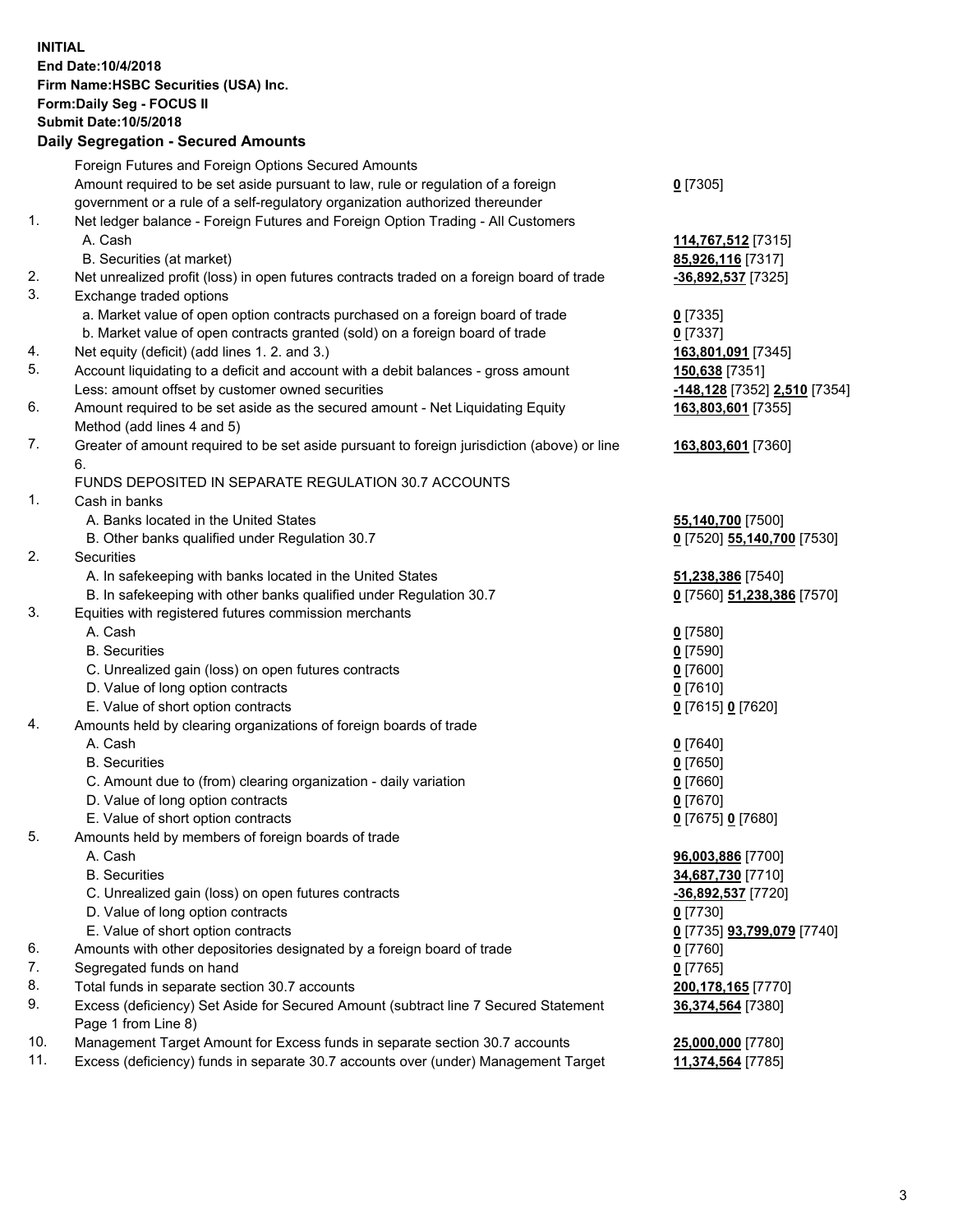**INITIAL End Date:10/4/2018 Firm Name:HSBC Securities (USA) Inc. Form:Daily Seg - FOCUS II Submit Date:10/5/2018 Daily Segregation - Segregation Statement** SEGREGATION REQUIREMENTS(Section 4d(2) of the CEAct) 1. Net ledger balance A. Cash **236,037,132** [7010] B. Securities (at market) **1,440,466,058** [7020] 2. Net unrealized profit (loss) in open futures contracts traded on a contract market **80,588,159** [7030] 3. Exchange traded options A. Add market value of open option contracts purchased on a contract market **420,148,006** [7032] B. Deduct market value of open option contracts granted (sold) on a contract market **-174,180,168** [7033] 4. Net equity (deficit) (add lines 1, 2 and 3) **2,003,059,187** [7040] 5. Accounts liquidating to a deficit and accounts with debit balances - gross amount **51,150,175** [7045] Less: amount offset by customer securities **-51,004,728** [7047] **145,447** [7050] 6. Amount required to be segregated (add lines 4 and 5) **2,003,204,634** [7060] FUNDS IN SEGREGATED ACCOUNTS 7. Deposited in segregated funds bank accounts A. Cash **76,789,979** [7070] B. Securities representing investments of customers' funds (at market) **0** [7080] C. Securities held for particular customers or option customers in lieu of cash (at market) **220,649,180** [7090] 8. Margins on deposit with derivatives clearing organizations of contract markets A. Cash **17,890,744** [7100] B. Securities representing investments of customers' funds (at market) **327,700,018** [7110] C. Securities held for particular customers or option customers in lieu of cash (at market) **1,218,148,228** [7120] 9. Net settlement from (to) derivatives clearing organizations of contract markets **7,834,430** [7130] 10. Exchange traded options A. Value of open long option contracts **420,148,006** [7132] B. Value of open short option contracts **-174,180,168** [7133] 11. Net equities with other FCMs A. Net liquidating equity **9,257,521** [7140] B. Securities representing investments of customers' funds (at market) **0** [7160] C. Securities held for particular customers or option customers in lieu of cash (at market) **0** [7170] 12. Segregated funds on hand **1,668,650** [7150] 13. Total amount in segregation (add lines 7 through 12) **2,125,906,588** [7180] 14. Excess (deficiency) funds in segregation (subtract line 6 from line 13) **122,701,954** [7190] 15. Management Target Amount for Excess funds in segregation **109,000,000** [7194] 16. Excess (deficiency) funds in segregation over (under) Management Target Amount **13,701,954** [7198]

Excess